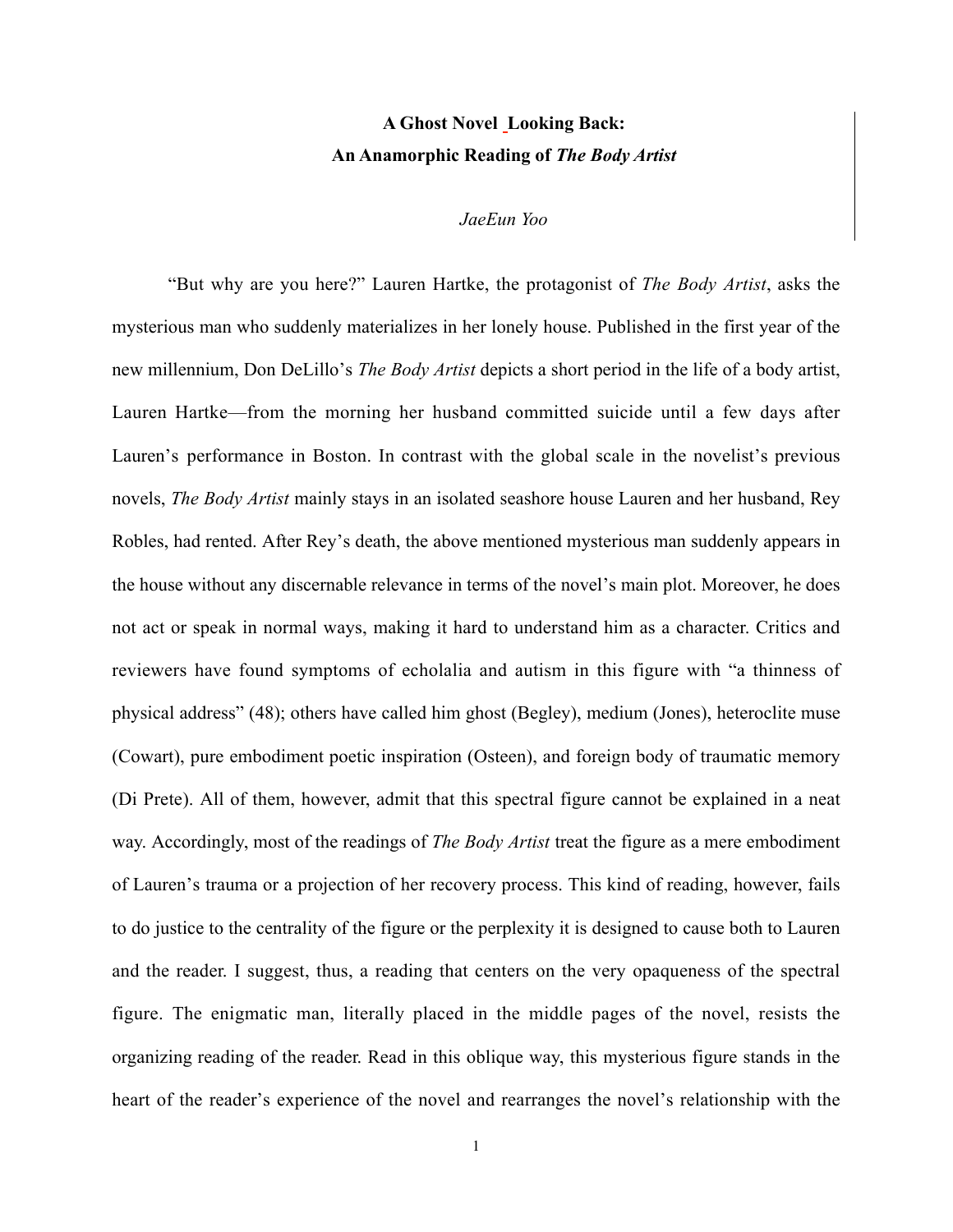reader like the famous anamorphic figure in Holbein's *The Ambassadors*.

Jacques Lacan's account of the "Gaze" that lurks behind *The Ambassador* has a narrative quality to it so that "looking" in his interpretation of the picture can be easily translated into a "reading" process. In *The Four Fundamental Concepts of Psychoanalysis*, Lacan discusses Holbein's picture to demonstrate his concept of "Gaze." Gaze in this later work of Lacan refers to the gaze of the object of desire; when the subject realizes that the object is looking back of its own will, the uncanny realization undermines the subject's position as a subject. The stain-like "object depicted in a flying position in the foreground of" *The Ambassadors* at first seems to be an unimportant and meaningless detail, but when viewed from a point above the top-right corner obliquely, it turns out to be a very realistically portrayed human skull. Looking at the flat surface of the picture, the viewer might feel that he is in control of his eyes' look; however, this feeling of mastery is undone when he realizes the skull, unnoticed by him, has been staring back at him. Lacan describes the experience as the following:

What, then, before this display of the domain of appearance in all its most fascinating forms, is this object, which from some angles appears to be flying through the air, at others to be tilted? You cannot know—for you turn away, thus escaping the fascination of the picture. Begin by walking out of the room in which no doubt it has long held your attention. It is then that, turning round as you leave—as the author of the *Anamorphoses* describes it—you apprehend in this form…What? A skull. (Lacan 88)

In this account, there are temporally dramatic elements between the recognition of the stain and the discovery of the skull. The viewer recognizes the symbols of power, art, and science displayed in Holbein's picture first, and then realizes the skull's gaze which was there already. Lacan's interpretation of the picture, in this sense, is a retroactive reading itself, and proves that focusing on a resistant part of the artwork can be productive in a number of ways. Like Slavoj

2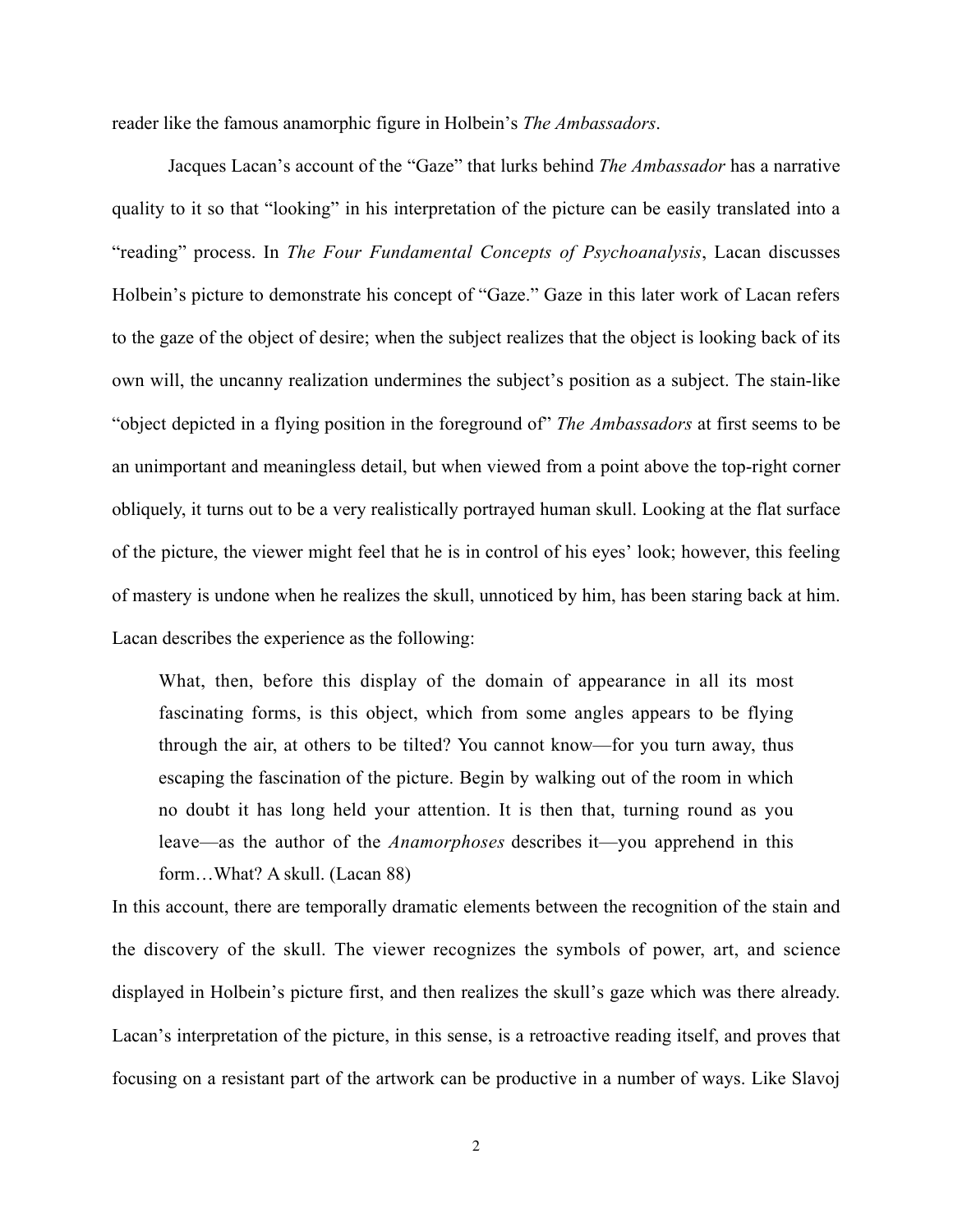Zizek suggests in his book *Looking Awry*, this kind of anamorphic reading can make visible a textual shading that is not available to the direct gaze. This insight is especially valuable to the reader of *The Body Artist* because the novel not only endorses but demands the similar kind of reading that "looks back." The novel performs returns on various levels, making the reader turn back often in narrative sequence. (Point out that "looking back" in Lacan's account has both temporal and directional implication)

The skull, for Lacan, stands for "the Real," the material reality that exceeds any symbolic order people construct and project onto the world to produce meaning out of it. Once discovered, the skull compels the viewer/reader to reassess the entire painting, making him realize that the floating object actually "reflect our own nothingness, in the figure of the death's head" (Lacan 92). The object's gaze reveals the gaping lack behind our narcissistic belief in the order and the meaning of our life. Assuming that The Body Artist stages the mysterious man with same purpose as the skull in *The Ambassador*, the meaning of the figure lies in the very fact that the figure resists any easily accessible meaning that is produced by linear reading practice. Also, Lacan's rhetoric in his presentation of *The Ambassadors* endows the picture with a performing quality, signaling a reversal of the traditional viewer-picture dynamics. In his account, the picture actively works on the reader, rather than passively laying itself for the reader to appreciate it. This is emblematic of a new reading experience that *The Body Artis*t imagines: reading as an uncanny encounter between the reader and the text. By performing the Gaze through its characters and sentences, the novel finally transforms itself into a ghost that haunts the reader of its own will.

The very first verb of *The Body Artist* is indicative of the many obstructions the reader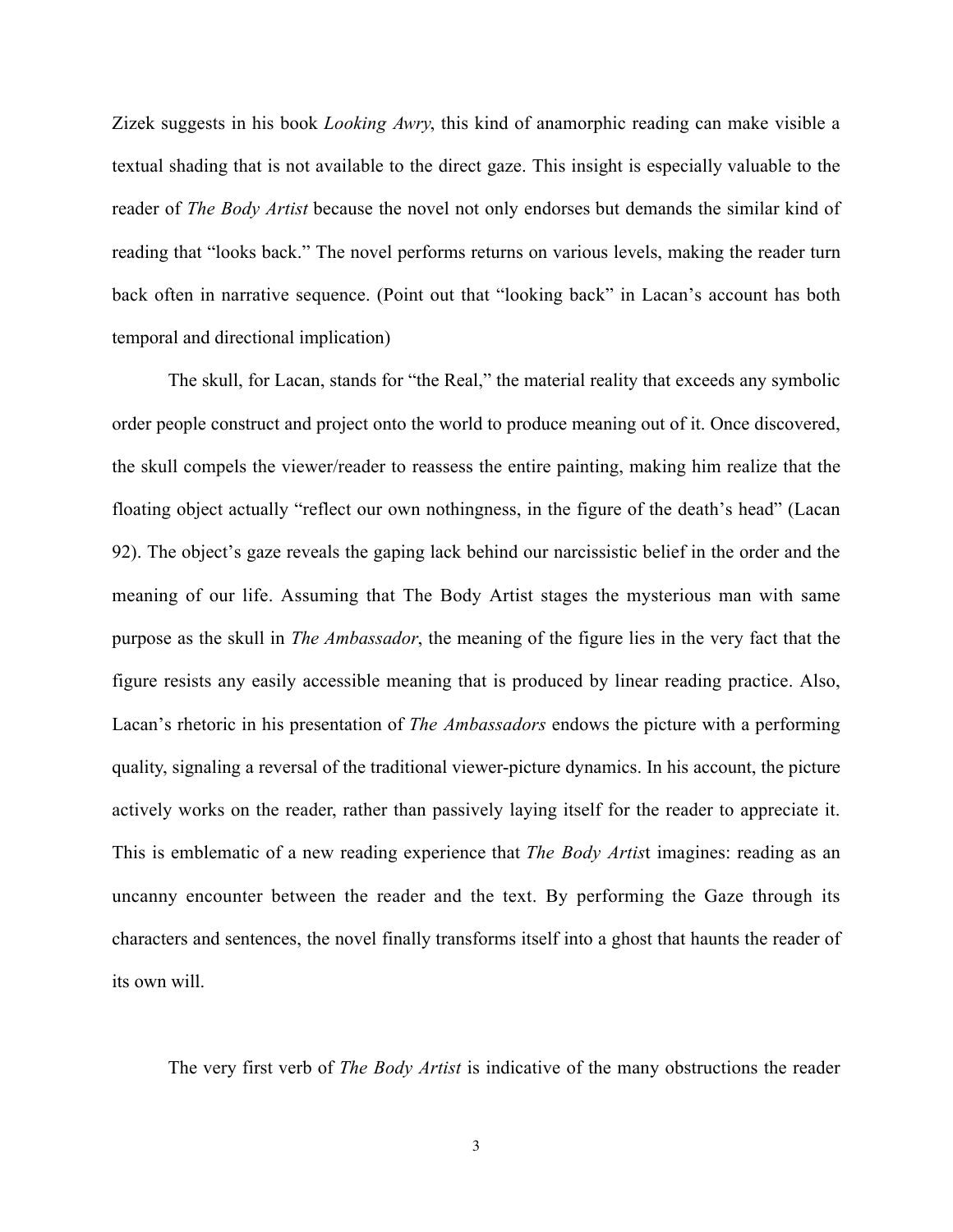will experience while reading the novel. *The Body Artist* starts with the sentence, "time seems to pass" (9). The verb "seems" implies that time in this novel actually might not be passing. The following sentences in the first paragraph picture a world keenly aware of passing time, as "the smallest falling leaf is stabbed with self-awareness" (9). However, the sinister "seems" insists on the possibility that all this might not be what it "seems" to be. What the verb "seem" negates, however, is not clear at this point. The verb "seems" returns, highlighted, in the next chapter: "Everything is slow and hazy and drained and it all happens around the word *seem*" (33, emphasis original). This first paragraph of the second chapter describes how "you" feel momentarily remote and dream-like during driving. "Then the mood passes," and "you," the subject of the sentence, feel pain in the chest once again (33). The word "seem" in this context then marks the discord between what one fleetingly feels and the pain that is unforgettable and persistent; and this usage of the verb reminds the reader of the first "seem," the first verb of the novel that they encountered. Therefore, in the novel's first sentence, what is cancelled out at the same time it is narrated is a confidence in the linear perception of time—the world "coming into being" irreversibly (9). The short sentence performs a return by making the reader return to its double action.

In this way, the novel generates echoes, not only of other literary masterpieces as Mark Osteen argues, but also of its own language. The reader is often reminded of key images or words, and made to come back to an earlier point of the narrative to check what those exact words signified in the previous context. However, like the verb "seem," the echoes do not provide a "true" meaning, nor are they designed to point to an ever-elusive yet nevertheless ideal interpretation. Instead, the echoes are focused on the acts of return themselves and the disturbances they bring; the word "seem," for instance, negates the superficial feeling of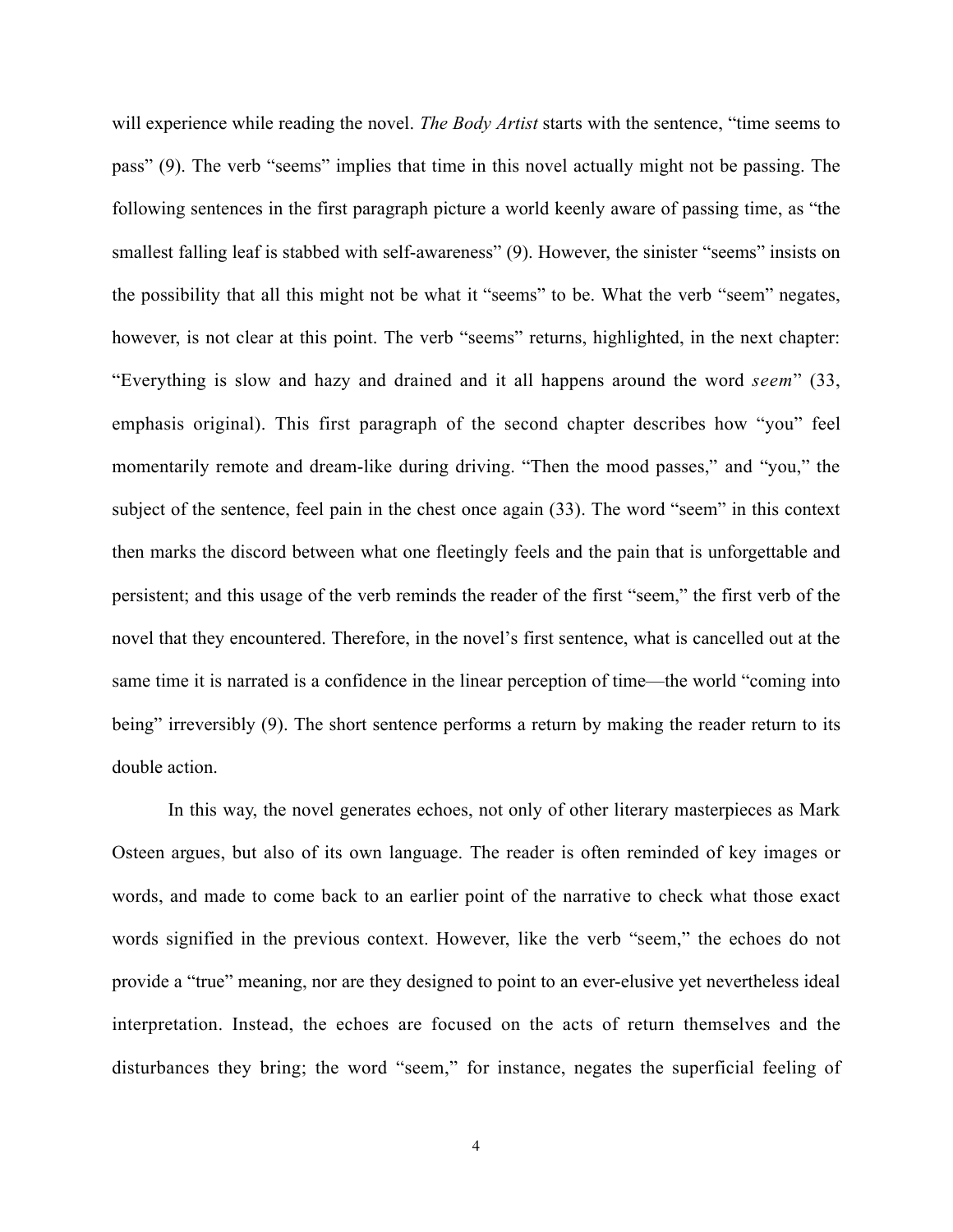Lauren's detachment, but does not identify an underlying "truth." In the above quoted second chapter, pain is discovered in the open gap, but pain, by itself, is not the meaning, but the effect of the discovery. Thus always returning, the novel performs a haunting "specter" in the Derridian sense (Derrida 144).

The second paragraph of *The Body Artist* also has an enigmatic start that implies a certain returning: "It happened this final morning that they were here at the same time…" (9). The reader would realize that "this" and "final" are an odd combination when, at the end of the chapter, she learns that Rey, Lauren's husband and one of the people referred to by the pronoun "they" in this sentence, committed suicide later that day. Lauren did not know her husband's intention beforehand, so the adjective "final" indicates that this sentence is narrated after Lauren's learning of Rey's death; "this" and "here," however, contradicts "final," and implies that the sentence is stated "in" the moment. This cancellation of linearity after the first paragraph that "seemingly" emphasizes the passing of time creates the main effect of *The Body Artist*—a deferral of meaning through which the anamorphic gaze can be glimpsed.

Thus begun, the first chapter of *The Body Artist* describes an apparently routine breakfast of the couple, Lauren and Rey. Critics have found modernist-inflected poetics in the first chapter of *The Body Artist* as if the novel is returning to a previous moment in literary history. However, while it is true that *The Body Artist* is concerned with staging language's inability to represent death, the loss and lack that lies in the heart of any being, instead of expressing despair at the incapacity like a modernist novel would, this contemporary novel performs the deferral, empowering it as a spectral blot that looks back at the reader. At first, DeLillo uses sensory language to make the impression of the morning as vivid as possible. For example, as Lauren watches a blue jay outside the window, she feels that "she'd never seen a thing so clearly…the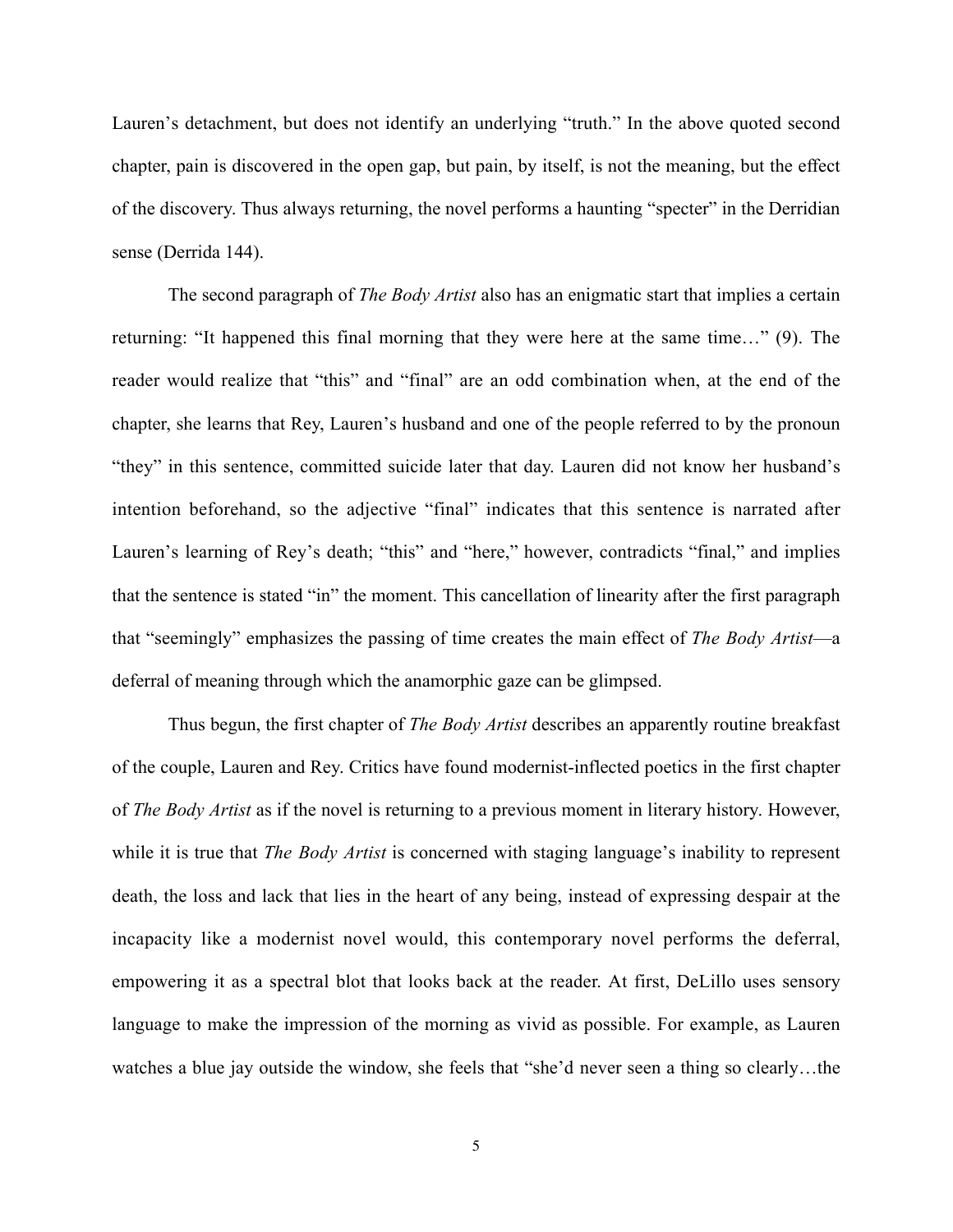clean shock of its appearance among the smaller brownish birds, its mineral blue and muted blue and broad dark neckband" (24). The vividness of the bird makes Lauren become "alert to the clarity of the moment," but at the same time, she "knew it was ending already. She felt it in the blue jay" (24). Here, Lauren seems to be having a mock-modernist epiphanic moment. It is not surprising, therefore, that Philip Nel, tracing modernist aesthetics in *The Body Artist*, finds most of his examples in this first chapter. Mark Osteen, likewise, discerns echoes of *Ulysses* from this breakfast scene. However, Lauren adds, right after the above-quoted sentences, "Or maybe not" (24). This is not a statement that is interested in "bridging the gap between word and world" (Nel 736). On the contrary, "or maybe not" holds the gap open. The phrase is an example of a counteractive layer of the novel that functions against the "modernist" grain.

Thus alluring the reader with vivid language only to betray her, DeLillo makes his reader experience a deferral of meaning. It is not that the longing for "narrowing the gap between words and things" is completely denied (Nel 738). What I want to point out here is that the text makes double movements; it does state the impossible transparency of a moment, but then it cancels it out. This necessitates multiple returns, which are alien in modernist poetics. The reader, like Lauren, has to "see" the meaning of this morning "belatedly (93)," always conscious of the closely following "or may be not." The novel constantly forces the reader to look back to contemplate the anamorphic spots like the verb "seem" and the short pale hair Lauren picked out of her mouth in "this final morning."

In this first chapter, however, the text does not disclose the meaning of these counteractive movements. While Lauren is so alert to the bird outside the window, she is not so attentive to other, closer things around her. Absorbed in her own thoughts, she is somewhat detached from both what she is doing and what is happening around her. Interestingly, instead of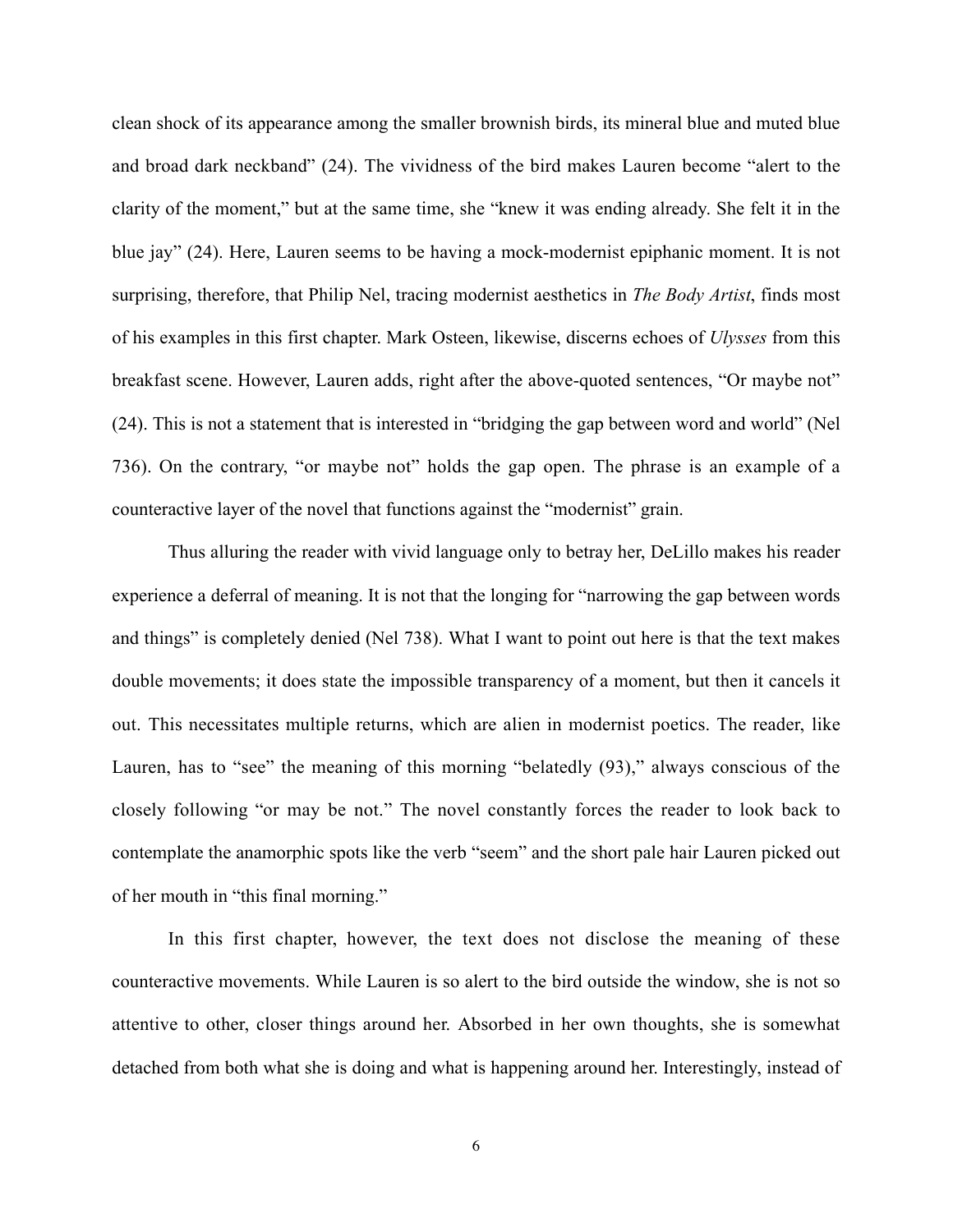describing the details of her thoughts, the text focuses on tracking her late responses to the present events like Rey's comments on their house. These sentences, intermittently repeated, weave in and out of Lauren's mind, making the reader accompany her experience from the inside:

She went to the fridge and opened the door. She stood there remembering something. She said, "What?" Meaning what did you say, not what did you want to tell me. She remembered the soya granules…She reached in for the milk, realizing what it was he'd said that she hadn't heard about eight seconds ago. (11)

In the above passage, the mention of "eight seconds" also dictates the reader's reading time, thereby overlapping the reader's experience with that of Lauren's. As an effect, while the narrator repeatedly emphasizes the "clarity of the moment," the reader shares the distance and the belatedness of Lauren's perception of things that nullify "the clarity of the moment" (24). In this way, instead of pointing to an impossible yet ideal moment and form of transcendence, the language of *The Body Artist* focuses on immersing the reader in Lauren's "reverie (25)." This hinders the reader from recognizing what is outside of Lauren and limits the reader to the boundaries of Lauren's consciousness.

Therefore, when Rey's obituary, directly quoted from a newspaper, unexpectedly appears between the first and the second chapters, it is perceived as a violent intrusion into the text. The obituary announces that Rey Robles, a once famous movie director, committed suicide with a gun in his first wife's apartment. The obituary then goes on to summarize Rey's life, but the objective tone changes as the following pieces of information mystifies rather than explains Rey's life. It turns out that what is known about Rey's earlier life is all fabricated by himself, and the only verifiable facts about his life are his movies and his death. The various details of Rey's life the obituary manages to report only intensify a feeling of absence rather than understanding.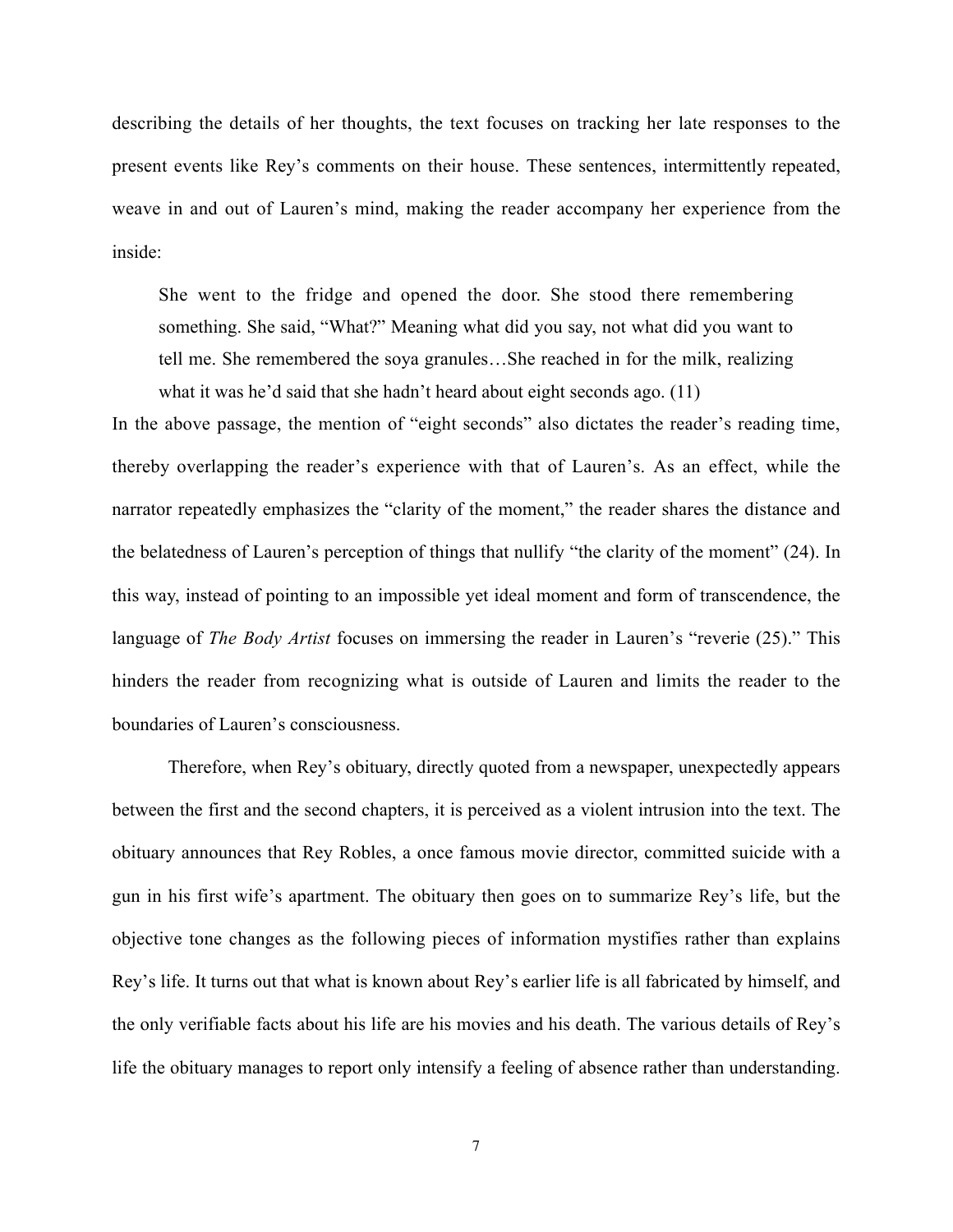All of this, however, is completely new to the reader. The morning described in the previous chapter seemed so normal and peaceful. Wrapped in Lauren's consciousness, the text did not reveal anything amiss in Rey's presence or behavior to the reader, and figuring out the meaning of a blue jay outside the window seemed to be the novel's most important project. Rey appears to be a constant, well-known, and therefore comfortable element in Lauren's life. Suddenly, an alien voice intrudes the novel and announces that nothing is known about him, and that he is lost forever: "There were too many signs to understand and finally just one" (37). It turns out that Rey in "this final morning" was a ghost that the text has conjured up. It took only several seconds for Lauren to recognize and respond to her husband; death turns out to be lurking behind those deferrals that seemed so innocent.

After the traumatic incident, Lauren's language falls through the gap that has opened in her self and her perception of the world. She thinks "things she saw seemed doubtful—not doubtful but ever changing, plunged into metamorphosis, something that is also something else, but what, and what" (38). This is not a modernist despair; rather than an epistemological problem, it discloses an ontological trauma of the postmodern novel Brian McHale points out in *Postmodernist Fiction*. Lauren is unable to grasp the world around her because she does not understand what belongs to her self and what does not, and her wandering language reflects her confusion. Here, DeLillo seems to endorse the relational envisioning of the self. As Judith Butler argues in "Violence, Mourning, and Politics" concerning a loved one's death, "it is not as if an 'I' exists independently over here and then simply loses a 'you' over there, especially if the attachment to 'you' is part of what composes who 'I' am. If I lose you, under these conditions, then I not only mourn the loss, but I become inscrutable to myself" (Butler 12). Lauren suffers from a severe blow to the meaning and the structure of her self and the world because she lost a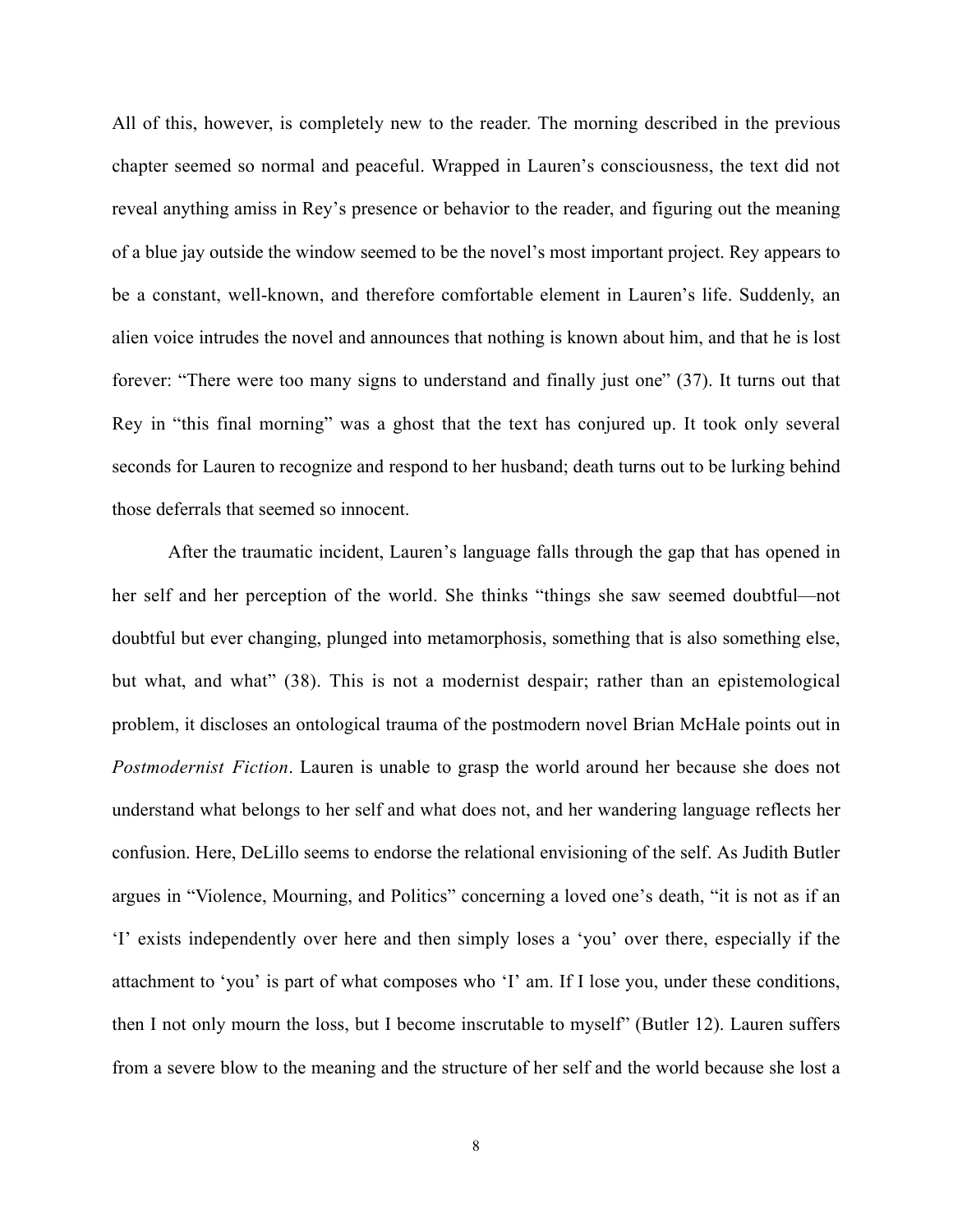core element of her self that belonged to the other through the death of her beloved husband. In turn, the loss illumines the terrible hole in Lauren's self—her vulnerability to death, the irreversible loss of her self and the other.

The double movement of narrative in the first chapter now becomes internalized as Lauren's contradictory desires. In order to regain her sense of a whole self, Lauren desperately imposes a strictly linear frame of time in her thoughts and sentences. In her need to take control of her life back, she cleans the house, restocks the pantry that does not need restocking, and divides her time for meaningless yet systematic routines. She repeatedly calls these days after Rey's suicide as "the first days back," putting numerical order to highlight that these days are passing and becoming past fast. Lauren also desperately tries to think ahead of time, "always thinking into tomorrow" (36). In order to make time pass faster, Lauren organizes her time around fixed schedules. Her plan "was to organize time until she could live again (39)." Paradoxically, however, this desire to process the time as quickly as possible in order to move away from the trauma coexists with the desire to hold on to the previous moments with Rey or to return to them. For example, while cleaning the bathroom tile, she intentionally emphasizes the "pistol-grip" of the cleaning bottle she is using as if to repeat Rey's suicide in an unarticulated and futile attempt to understand the incident. She even feels it is "hard to stop pressing the trigger" while using the cleaning spray (36). She repeats to herself that "it was okay. She wanted to be here and she'd be okay," revealing that indeed she is not "okay" (35). The reason why Lauren feels that she will be "okay" in her lonely house is because "all their marriage, all the time they'd lived together they'd lived right here" (35). Lauren's return to the house, therefore, discloses her unspoken longing for the impossible return to the past.

The mysterious man Lauren finds on the third floor of her house stands in the vacuum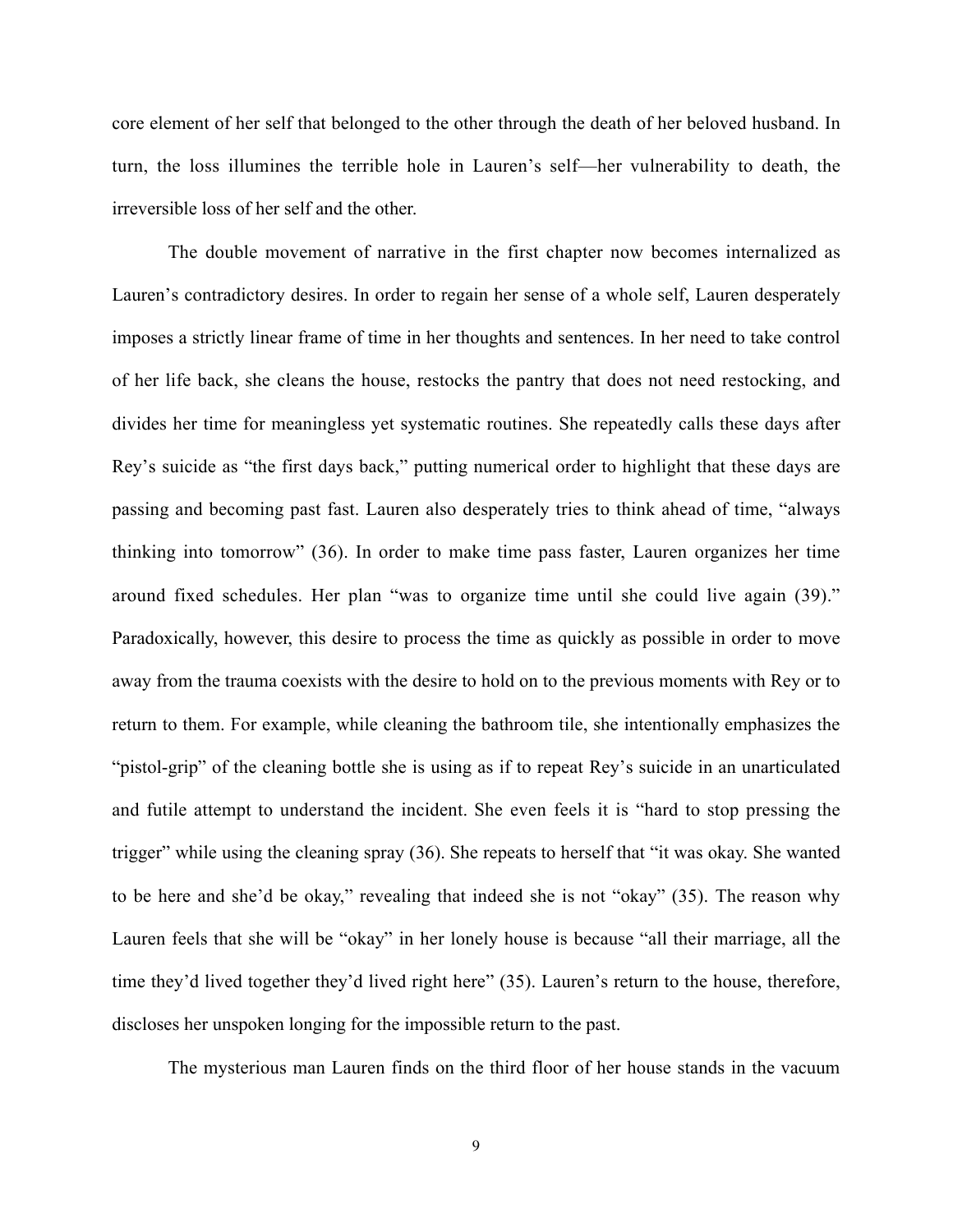that this counteractive movement of the narrative creates. Named inadequately and condescendingly as Mr. Tuttle by Lauren, this man marks the absence of the impossible image, death, on the orderly linearity Lauren puts up around her. Because Lauren is so consciously focused on processing time after Rey's death, the most disturbing trait of Mr. Tuttle for her is his misuse of tense in his speech. One of the first things he said was "it rained very much" (46). Amusing herself by thinking he came out of cyberspace, Kotka of the free video stream, she corrects him: "It did not rain. It *will* rain" (47). Her effort to straighten his tense out is a part of her attempt to let him fit into the linear, one-directional time flow of the live video streaming. Nonetheless, Mr. Tuttle continues to nullify the most basic order of everyday life Lauren is trying to establish— time. As language registers time in a linear way, Lauren cannot figure Mr. Tuttle in her language: "It was always as if. He did this or that as if…She needed a reference elsewhere to get him placed (47)." In this sense, Mr. Tuttle resembles Rey's death that Lauren can hardly articulate in her thoughts. Like the leaf Lauren finds outside the window on the third floor when she went searching for Mr. Tuttle, this spectral figure exists "in midair, tuning" (43), without any attachment to the strands of the text, and thus marks an opening in symbolic and temporal order. While struggling to figure Mr. Tuttle into her speech composed of linear tenses, Lauren comes to understand that people "engender" "sequential order" in order to "make us safe in the world" (85).

Thus, as the skull-blot is useful for Lacan in illustrating the rupture in the symbolic order, so is Mr. Tuttle for DeLillo in illuminating the fissure that lies in the heart of narrative. Lauren does not take Mr. Tuttle to the town where anyone might recognize him; this reveals Lauren's ironical desire to own and control Mr. Tuttle in a distanced, safe and anonymous way. Mr. Tuttle's bland body, however, resists easy abstraction or flattening down to a mere image. When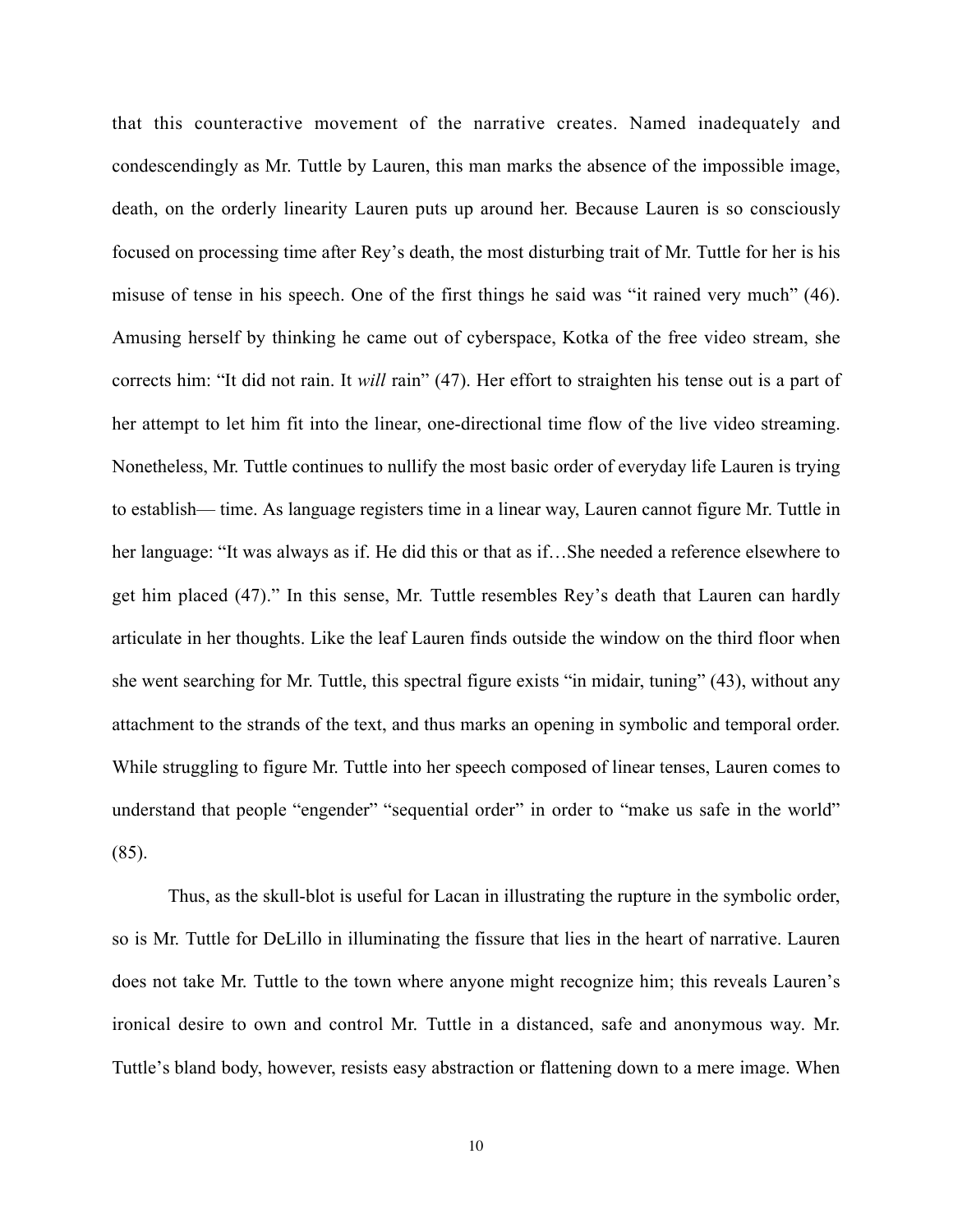Lauren came back from a shopping mall, he is sitting in his piss and shit. Mr. Tuttle's eating, pissing and shitting body presents itself as an undeniable, though inexplicable, material reality to Lauren. In this sense, Mr. Tuttle's body is a material presence that marks absence like Holbein's stain-skull. Using Hitchcock's movies to demonstrate Lacan's point, Zizek points out that Hitchcock closes on an anamorphic spot, that is, "something that sticks out." Hitchcock's movement from montage to closing in on the Gaze causes anxiety in the viewer. Parodying Lacan, Zizek calls this Gaze the "Hitchcockian blot" (88), the gaze of the other that reduces the viewer to an object. Mr. Tuttle, in this second part of the novel, is literally "the thing that sticks out," and his body presents what Lauren cannot directly see and try not to see.

As *The Body Artist* places the reader in Lauren's position, the reader is also made to face death, the ultimate black hole of time, through Mr. Tuttle's body and its function. The "surplus of vulnerability" that Lauren finds in Mr. Tuttle actually reflects Lauren's fear of death, and through her, it also becomes the reader's (98). By "sticking out," that is, refusing to be explained away, Mr. Tuttle puts what Lauren fears most in front of her and the reader. At first, Lauren detects Rey's gesture and her own voice from Mr. Tuttle's seemingly meaningless ranting. Later, Mr. Tuttle acts out Rey in voice and motion. In this way, Mr. Tuttle facilitates the impossible glance of death that nullify any process of time by absolutely stopping it: "She began to understand that she could not miss Rey, could not consider his absence, the loss of Rey, without thinking along the margins of Mr. Tuttle." (84) Looking into the eyes of Mr. Tuttle, Lauren realizes that the normal eyes project rather than receive: "The eye is supposed to shape and process and paint. It tells us a story we want to believe (82)."

One morning when Lauren is watching him, Mr. Tuttle returns her look by performing the whole morning when Rey last left Lauren; the morning the first chapter of *The Body Artist*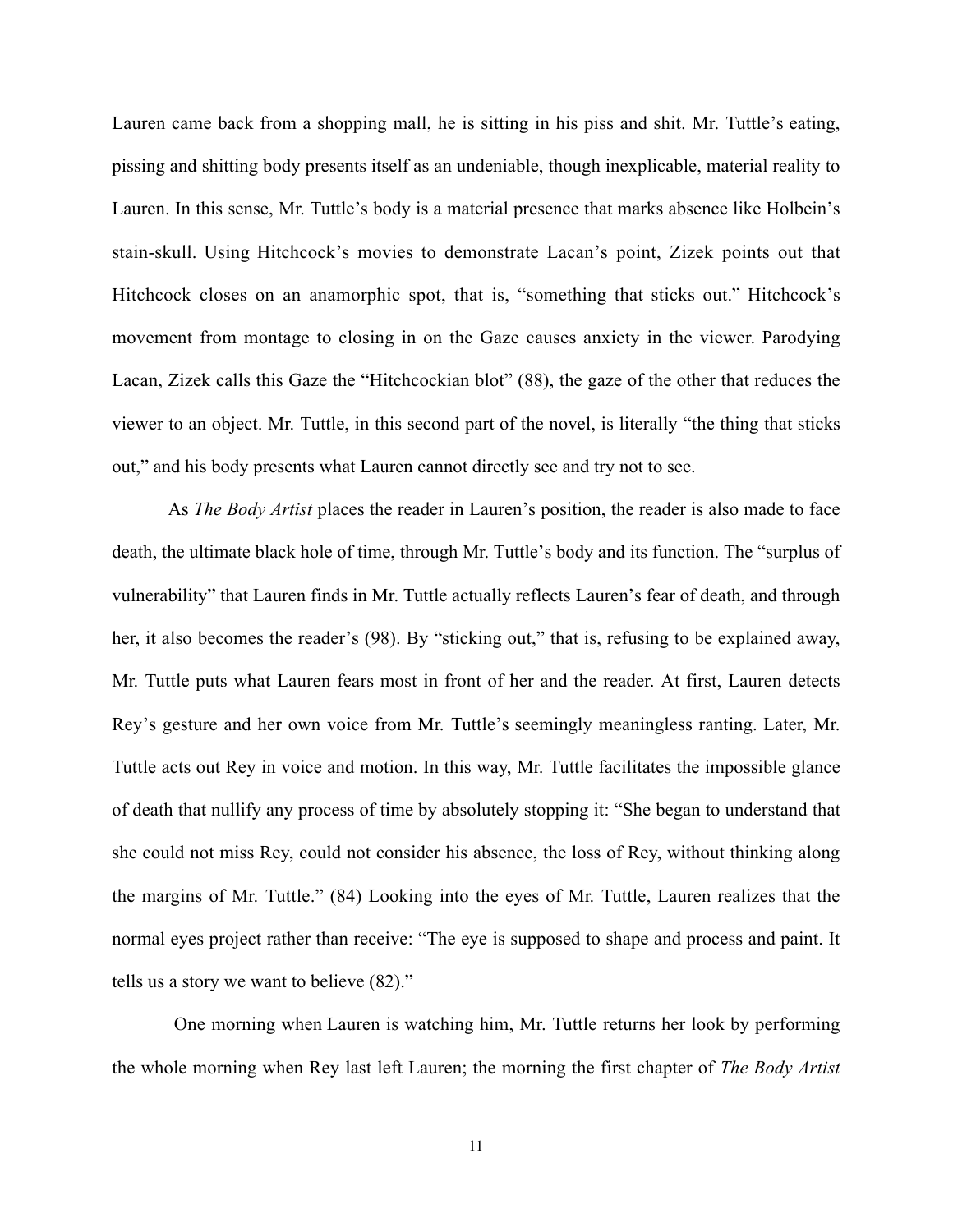portrays. Mr. Tuttle repeats the scene of the morning starting from where the first chapter left off. By the end of the first chapter, Rey was looking for his car key, and Mr. Tuttle starts from where Lauren asks why he needs the car. Observing Mr. Tuttle incarnating the scene, Lauren confirms that "it did not seem an act of memory…It is happening now…Rey is alive now in this man's mind, in his mouth and body and cock" (89). Here, again, Mr. Tuttle is the phallic blot that "sticks out" of the text, unsettling readers along with Lauren and inducing the uncanny sense of temporal dislocation. Through Mr. Tuttle, the past erupts into the present. The spectral figure serves as the place-marker of the empty space where Rey had been, and the empty space reflects the irreparable loss that lies behind Lauren's desire.

Furthermore, the immediate present-ness of this past scene, repeatedly highlighted by the text, overturns the meaning and the order of the present as something that comes after "the past" and before "the future." For the reader, this temporal fissure disrupts her linear act of reading once again. She is reading the scene for the first time, yet it is already another return to the previous point of the narrative. As the reader return to the past of the narrative later, she is reminded of the signs of "the present" already fracturing the past. For example, the short pale hair Lauren picked out of her mouth in the first chapter is most likely Mr. Tuttle's; Lauren picks up the same hair from her mouth while she washes Mr. Tuttle. As the text thus haunts its reader, she can never safely regard the novel as an easily consumable cultural commodity.

However, after encountering the gaze, the subject quickly begins to work on regaining its subject status. According to Lacan, the subject struggles to "symbolize his own vanishing and punctiform bar(train) in the illusion of the consciousness of seeing oneself see oneself, in which the gaze is elided" (Lacan 83). Indeed, the repetition of the past, even though it is a traumatic experience, does have its attraction for Lauren, as she can visualize herself looking at the scene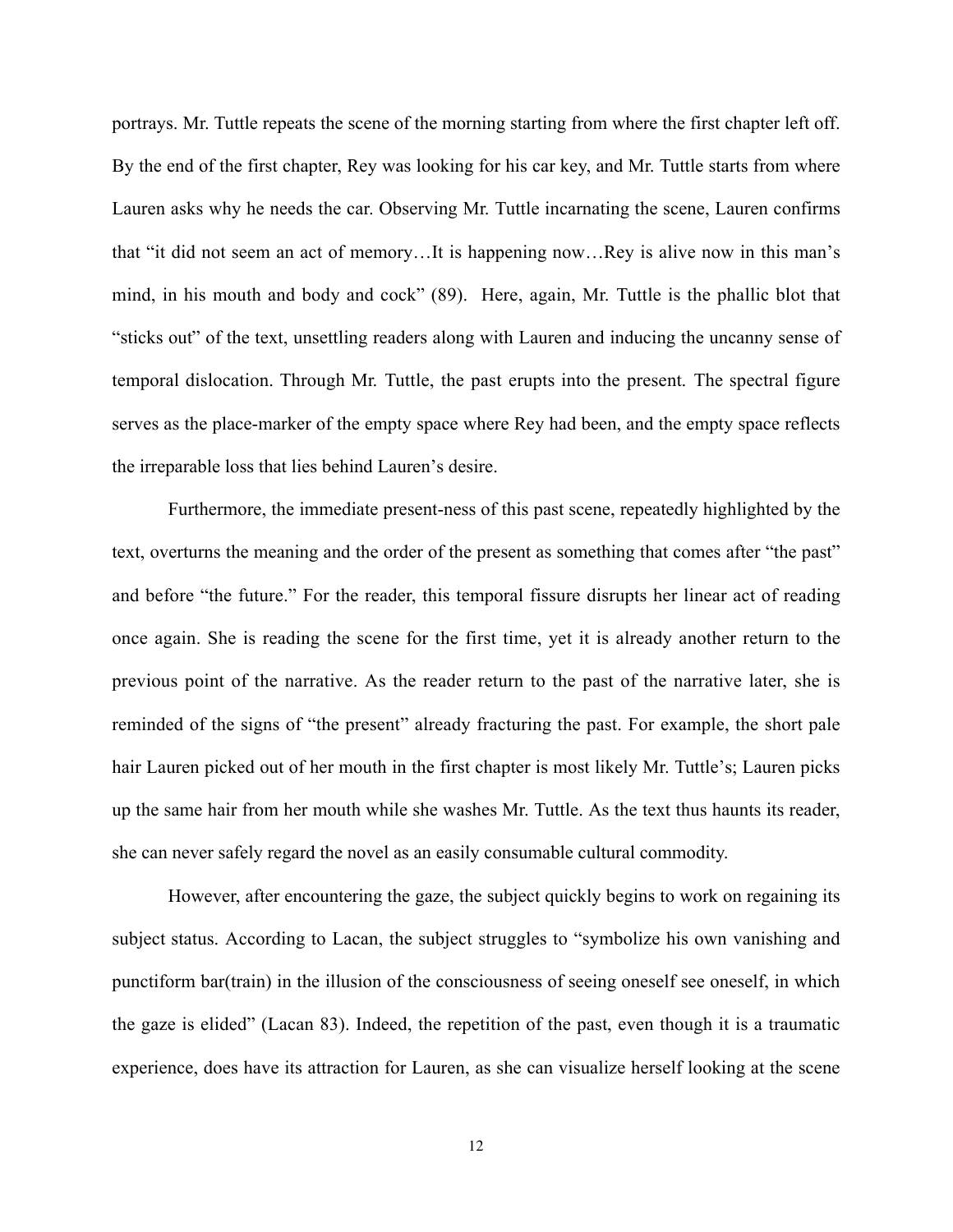as "the image was in front of her": "She feels something has separated, softly come unfixed, and she tries to pull him down to the floor with her, stop him, keep him here, or crawls up onto him or into him, dissolving, or only lies prone and sobs unstoppably, being watched by herself from above." (90) Here, Lauren is seeing herself doing what she could have done, what she wished to have done, and this aggravates the feeling that the chance has passed forever, but at the same time, seeing herself in this way helps her to admit the fact that it has passed so that she can move on. Because Lauren believes that time is what "defines your existence" (94), she needs to have confidence in the linear experience of time in order to live on.

As a result, by the time Mr. Tuttle disappears, Lauren clears and arranges her thoughts as the anxiety and the confusion that has congealed around Mr. Tuttle abates. However, at the moment when the reader, along with Lauren, is ready to brush off Mr. Tuttle as "a retarded man sadly gifted in certain specialized areas" (102) and veer a way from the speck of doubt people intentionally forget to live their lives in an orderly way, she experience another surprising turn of the text. Lauren, in front of the reader, turns back and gazes into the reader's eyes.

Lauren's transformation is particularly disturbing because her "depigmented' body uncannily resembles that of Mr. Tuttle's. In fact, Lauren has begun transforming soon after Rey's death. After she recovers from food poisoning, she resumes her bodyworks with breathing exercises. This first exercises are designed to assure Lauren of the fact that she is alive. After finding Mr. Tuttle, Lauren begins to work her body hard to extend the limits of her body. At this stage, she thinks that "her body work made everything transparent" (59), because while timing her movements with her breathing, she feels "what it means to be alive" (60). Her breaths and heartbeats provide Lauren an alternative way of conceptualizing time in an orderly way, a way that she thinks is threatened by Mr. Tuttle's speech and existence. Her body, up untill this stage,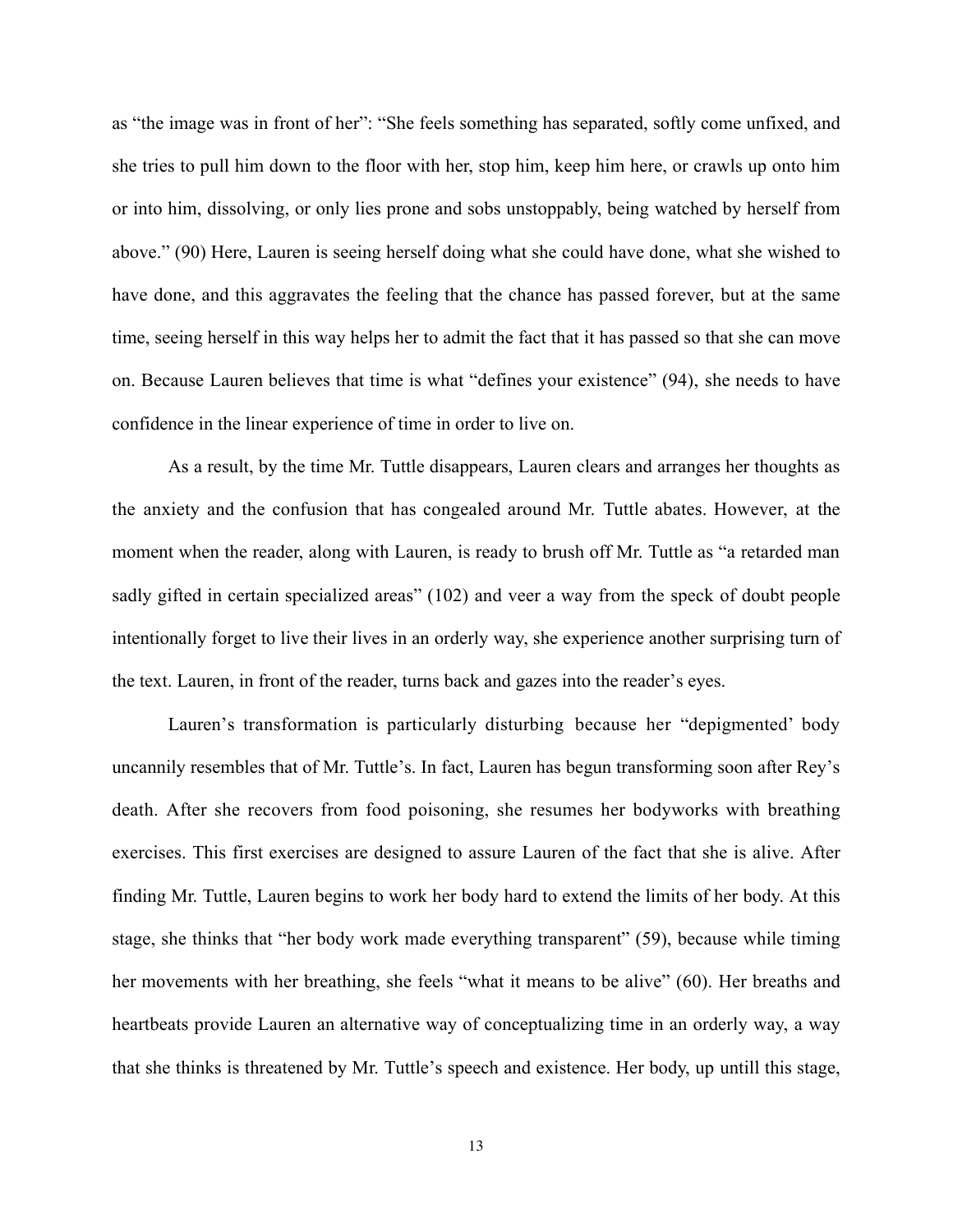serves Lauren as an anchor for her existence. Finally, however, Lauren starts to erase her identity from her body. It is as if she starts to embody the void that lies at the heart of her self. She begins by cleaning her body, but goes on to remove indicators of her identity as completely as possible: "This was her work, to disappear from all her former venues of aspect and bearing and to become a blankness, a body slate erased of every past resemblance" (86). Soon after, Mr. Tuttle disappears, and in the place of the spectral man, Lauren stands, transformed into "someone who is classically unseen, the person you are trained to look through"—another version of Mr. Tuttle (86).

DeLillo make sure that the reader receives "the uncanny" impression by employing a different narrator for the scene where the reader confronts the unfamiliar in their familiar heroine. The second inserted article, "Body Art in Extremis: Slow, Spare and Painful," is written by Mariella, Lauren's friend. Because Mariella interviews Lauren, the reader is now positioned outside Lauren, and made to look at Lauren. Because the reader was made to accompany Lauren when she so often imagined herself talking to Mariella about Mr. Tuttle, this reversed scene contains uncanny repetition for the reader. According to Mariella, Lauren is "colorless, bloodless and ageless" (105), and this description reminds the reader of Mr. Tuttle whose aspect had "a thinness of physical address" (48). In Lauren's long performance piece called "Body Time," the reader witnesses Lauren literally morph into a "naked man…stripped of recognizable language and culture"—Mr. Tuttle (109). Moreover, when Mariella asks about Rey's death, in front of Mariella's and the reader's eyes, Lauren "switches to another voice. It is his voice, the naked man's spooky as a woodwind in your closet. Not taped but live. Not lip-sync'd but real. It is speaking to me and I search my friend's face but don't quite see her" (11). Mariella cannot but "freeze in [her] seat" (11), because this time, it is not performance. Through the multiple layers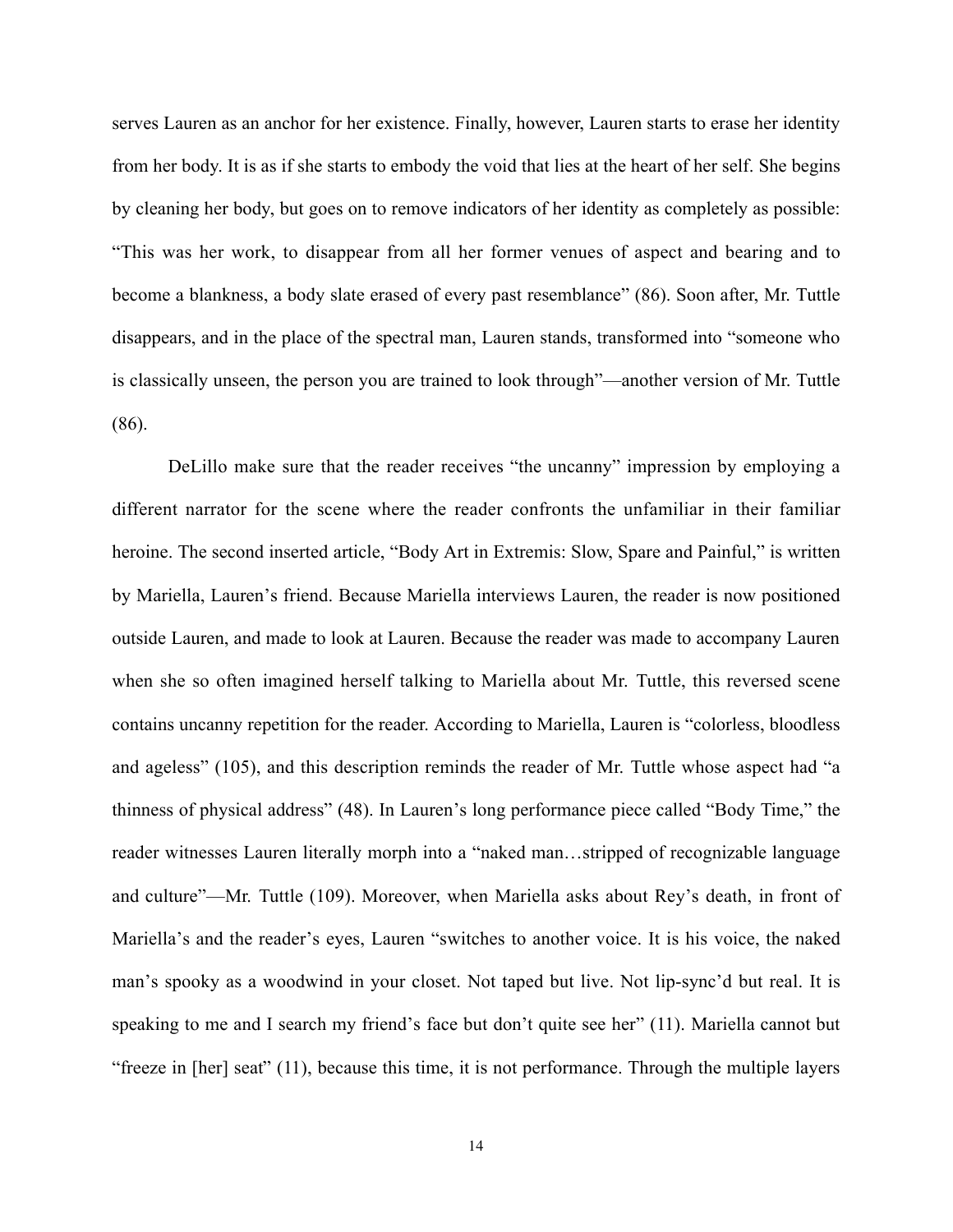of afterimage, the text now makes the reader witness Lauren performing Mr. Tuttle performing Rey. In this way, the text begins to return to the reader on its own. The text defies the reader's desire to comprehend and finish it, making the reader come back and stare at the speck that turns out to be a skull that returns her gaze.

During the interview, Lauren mentions "vanity" as an essence of herself as an actor. Her use of the term almost directly invites Lacan's famous interpretation of Holbein's picture. According to Lacan, *The Ambassadors* describes "a series of objects that represent in the painting of the period the symbols of vanitas" (88), and the skull, once discovered, rearranges the meaning of the vanitas expressed in the picture. Lauren's use of the term "vanity" shows that she is mindful of the similar meaning: "It's vanity. That's all it is…But sanity is essential to an actor. It's an emptiness. This is where the word come from. And this is what I work toward and build on" (106). If Lauren's "Body Time" is a work of vanity, the emptiness that stands in the middle of it—the stain that turns out to be a skull-- is Lauren's colorless body. Therefore, what happens to the spectator of *The Ambassadors* also happens to the audience of Lauren's piece and the reader of *The Body Artist*; the secret of the picture and the piece "is given at the moment when, moving slightly away, little by little, to the left, then turning around, we see what the magical floating object signifies. It reflects our own nothingness, in the figure of the death's head" (Lacan 92).

The distress of the exposure is amplified for the reader of *The Body Artist* as this is her second time experiencing it. First, the reader is made to walk away from the breakfast scene of the first chapter to look back see Mr. Tuttle, "the death's head," already embedded in the scene. Now, the reader is positioned away from Lauren, who served her as her eyes for the most part of the novel, and discover Mr. Tuttle overlapping her. The reader is caught in her wish to see the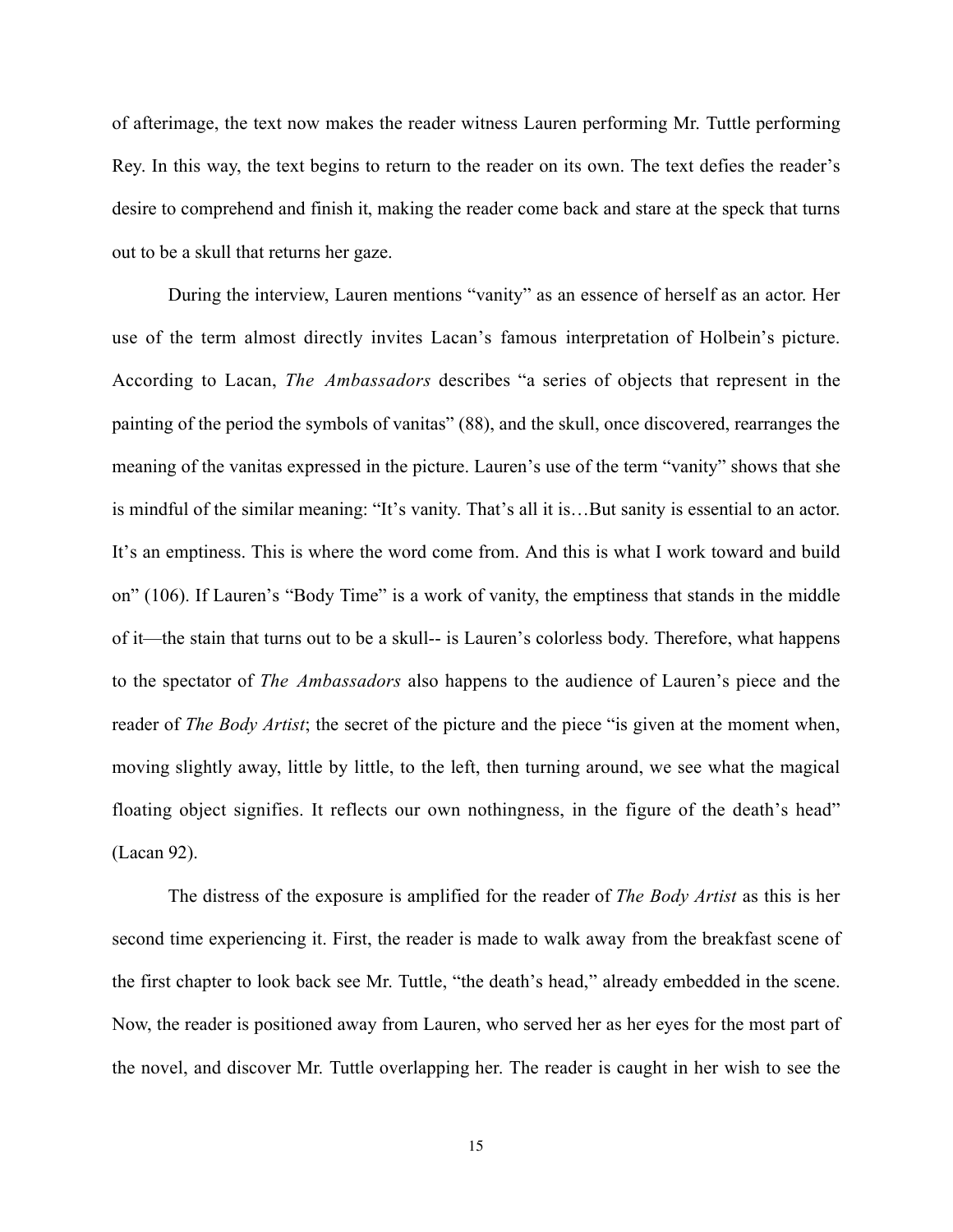narrative over—her desire to be confirmed of the fact that "time is the only narrative that matters. It stretches events and makes it possible for us to suffer and come out of it and see death happen and come out of it" (94). This narrative, instead, comes back, haunting the reader with its "death-head" again and again. In turn, the reader, like the observer of a painting, becomes the object of the text at the moment when the "paradoxical point undermines our position as 'neutral, objective' observer…it is the point from which the picture [text] itself looks back at us" (Zizek 91).

After this unsettling moment, the last chapter makes another return on various levels. Lauren is back on the lonely house on the shore, still looks at Kotka through the internet, and her phone is still ringing. However, this is not an exact repetition. Lauren is back in the house as Mr. Tuttle said she would be, but Lauren is now capable of articulating "death" in her thoughts. She has learned to recognize her loss consciously and open herself to it: "Why shouldn't the death of a person you love bring you into lurid ruin? You don't know how to love the ones you love until they disappear abruptly. Then you understand how thinly distance from their suffering, how sparing of self you often were, only rarely unguarded of hear, working you networks of give-andtake" (118). However, this "lesson" is not final as the narrator adds, right after the above sentences, that "she held these ideas every way she was" (118), implying that these are Lauren's ideas that she is trying on for the moment.

Thus, DeLillo makes sure that the returns of this novel are not a cyclical movement that has its own comfort. If there is a lesson intended by DeLillo by this return, it is this: to be oneself "less and less" (119). Nor does the novel end with a satisfying closure; it ends with a gesture of opening up. In the last scene, Lauren repeats what she so often did before in the novel: she walks up the stairs, and enters her bedroom intensely hoping to see Rey back in their bedroom. Only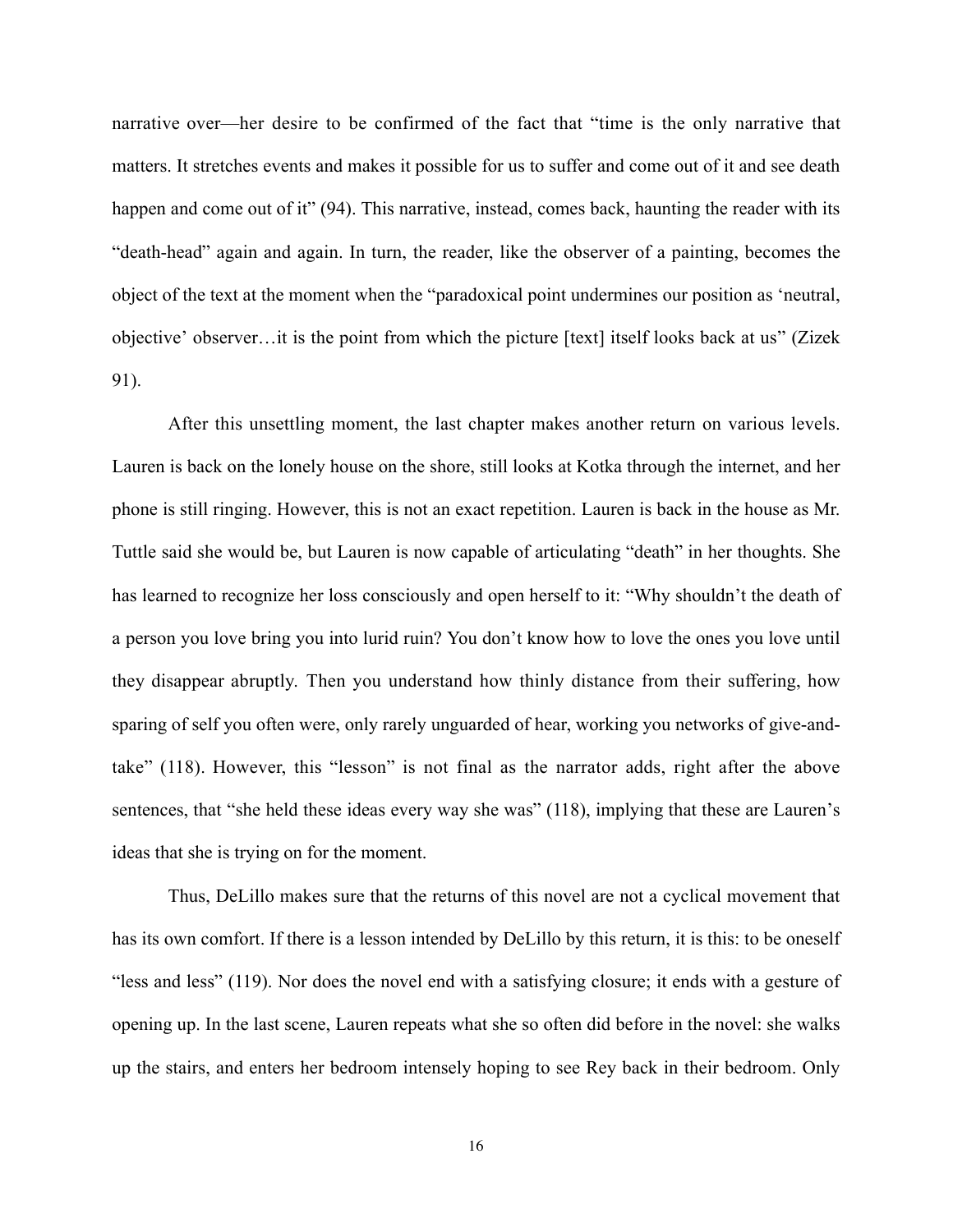this time, the pronoun "he" Lauren wishes to encounter implies Mr. Tuttle too. Again, however, Lauren is disappointed. In the last paragraph, Lauren opens up the window, wanting to "feel the sea tang on her face and the flow of time in her body, to tell her who she was" (126). After making the reader look back to discover the unexpected "death's head" so many times, the very ending of *The Body Artist* opens itself up yet again for future haunting—another unpredictable encounter with the gaze that terrorizes the reader to tell her who she is. The Gaze, born from the many returns of the text, haunts the reader, forcing her to face the crucial void lying in the core of her reading practice and her self.